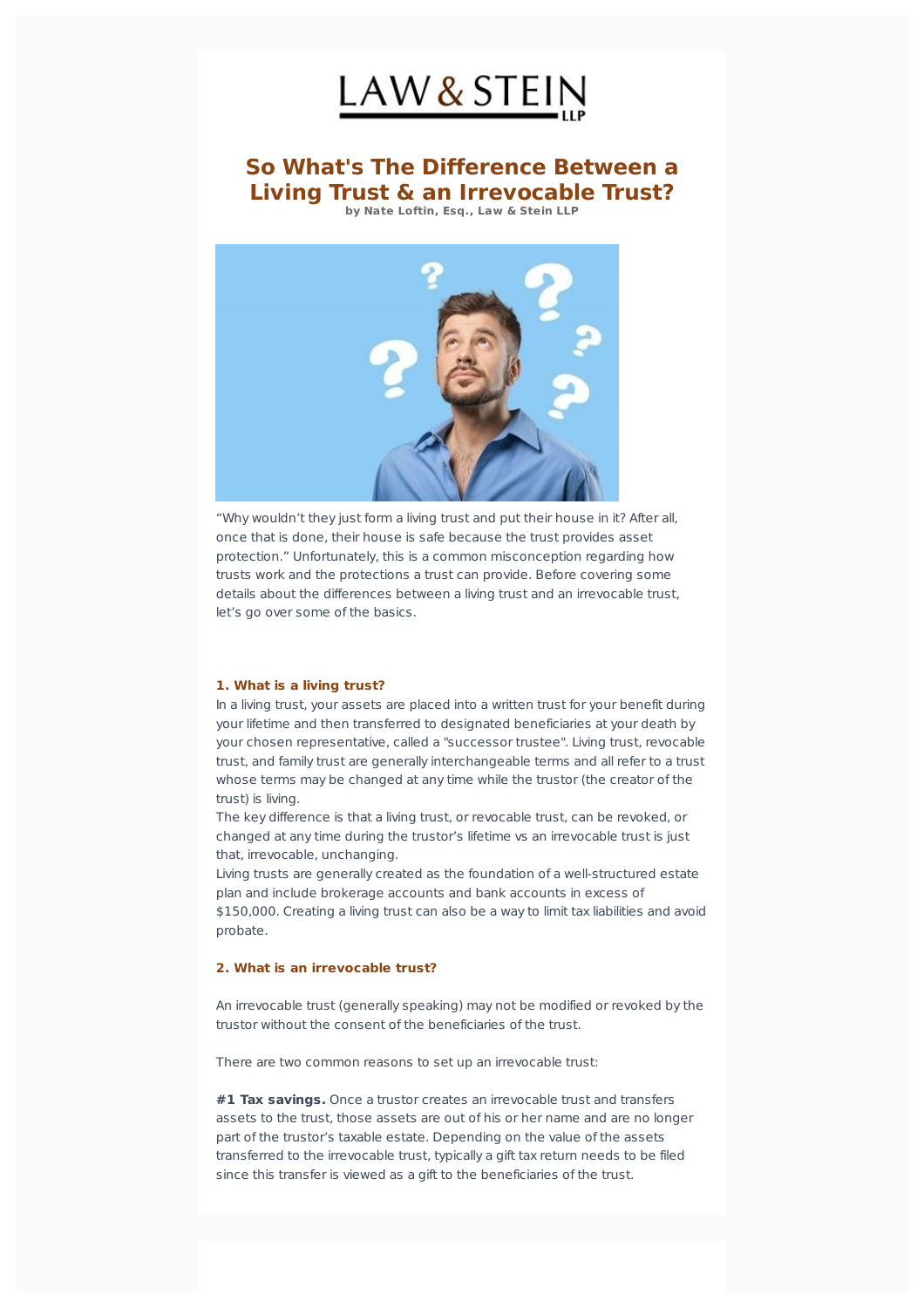# **ARE YOU MAXIMIZING YOUR TAX SAVINGS?**



**#2 Asset protection.** When assets are transferred to an irrevocable trust, the individual transferring the assets into the trust are severing his or her ties to the assets, and they are no longer in the trustor's name. Because of this, and because the trustee of an irrevocable trust is an individual or entity (i.e. a bank) other than the trustor, the trustor no longer has control of the assets. The trustee has legal title of the assets, so if the trustor gets sued, the creditor cannot force the trustor to pull assets out of the trust to satisfy debts because the trustor does not have title to the assets in the irrevocable trust.

### **3. What are the ADVANTAGES and DISADVANTAGES of setting up a living trust?**

#### **ADVANTAGES of a Living Trust:**

**Avoid Probate:** If a living trust is funded correctly (assets are titled in the trust) the decedent's estate will avoid probate.

**Custom Game Plan:** The trust allows for the trustor to set up the "game plan" for distributing his or her assets as he/she sees fit.

**Minimize Tax Burden:** Although this is not as important due to the increased estate tax exemption (for now), the trust can help lower the tax burden.

**Privacy:** Trusts typically provide privacy, whereas a probate is all public record.

**Can Be Changed:** Living trusts can be changed or revoked at any time while the trustor is living and, therefore, the trustor has a lot of control over his/her assets.

**DISADVANTAGES of a Living Trust (compared to an Irrevocable Trust):**

**Limited Asset Protection:** Living trusts do not provide asset protection because the trustor/trustee still has complete control of the assets funded into the trust and may be forced to pull assets out to satisfy creditor obligations.

**Limited Tax Benefits:** Living trusts do not provide the same tax-shelter benefits that an irrevocable trust does.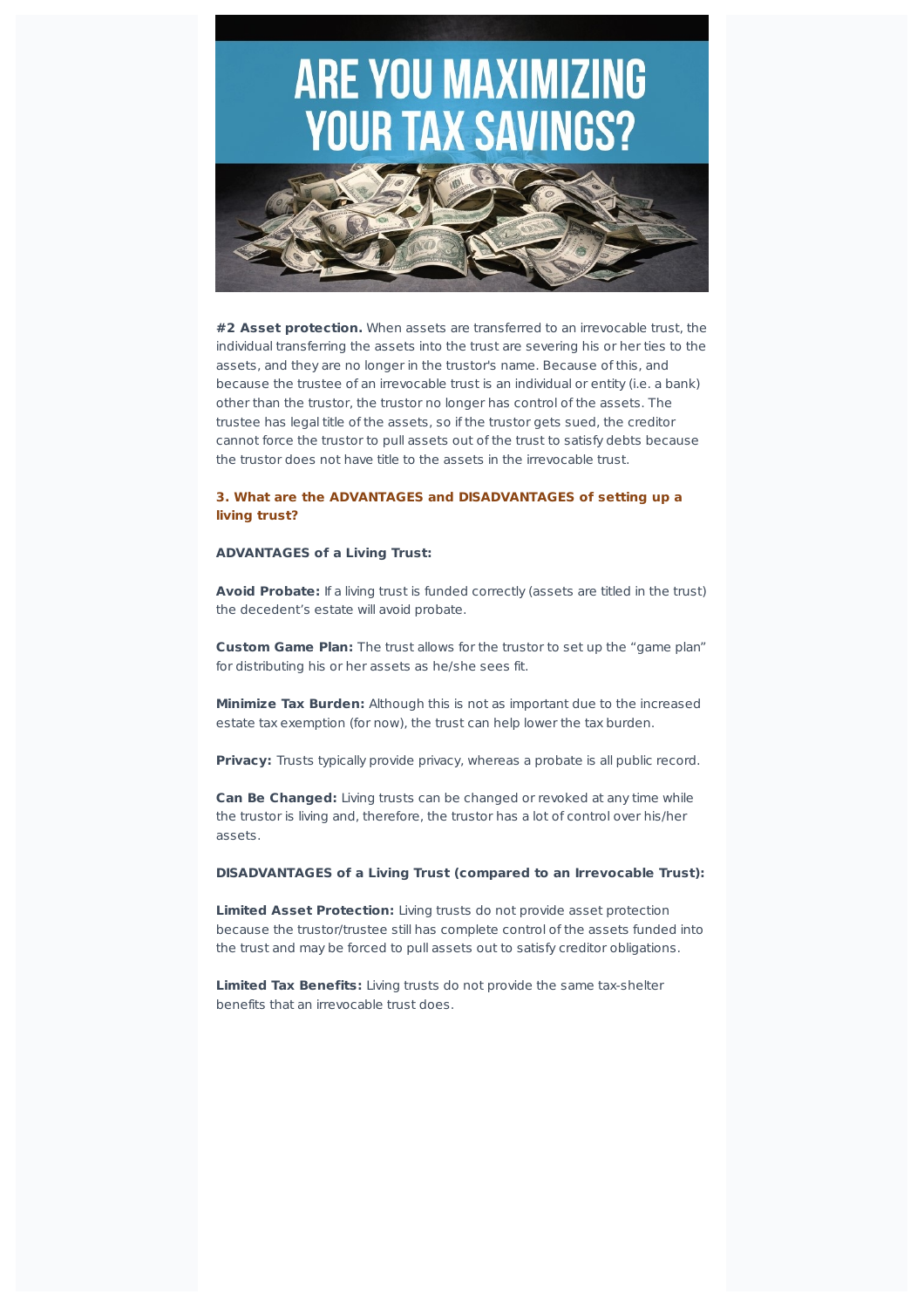

**4. What are the ADVANTAGES and DISADVANTAGES of Irrevocable Trusts?**

#### **ADVANTAGES of an Irrevocable Trust:**

**Avoid Probate:** If an irrevocable trust is funded correctly (assets are titled in the trust) the assets in the irrevocable trust avoid probate.

**Custom Game Plan:** The trust allows for the trustor to set up the "game plan" for distributing his or her assets as he/she sees fit.

**Minimize Tax Burden:** An irrevocable trust can be a very powerful tool for reducing the trustor's tax burden.

**Privacy:** Trusts typically provide privacy, whereas a probate is all public record.

#### **DISADVANTAGES of an Irrevocable Trust (compared to a Living Trust):**

**Cannot Change:** Irrevocable trusts cannot be revoked or modified without the consent of the beneficiaries (at best) and may even require modification by filing an action in court.

**Limited Loan and Financing Options:** Once the trustor transfers assets into the trust, those assets are no longer part of the trustor's net worth statement and could create issues for obtaining loans or refinancing assets in the future.

**Limited Control of Assets:** Because the trustor is not the trustee of an irrevocable trust, the trustor has very limited or no control once the assets are titled in the trust.

**Costly:** Typically, irrevocable trusts are expensive to set up and require annual costs to maintain (i.e. bookkeeping and tax returns).

#### **5. Which trust is best for you?**

For a very high net worth client, or a client that may have other potential creditor issues (not pre-existing creditor issues), an estate plan that includes an irrevocable trust would be beneficial for all the reasons stated above.

For a majority of individuals, the need for major tax planning is not a concern. As a result, a standard living trust is typically sufficient to take care of most needs and address the goals you may have regarding your estate.

At Law & Stein, we are well versed in living trusts, irrevocable trusts, and tax planning and are happy to help you or your clients with any estate planning services.